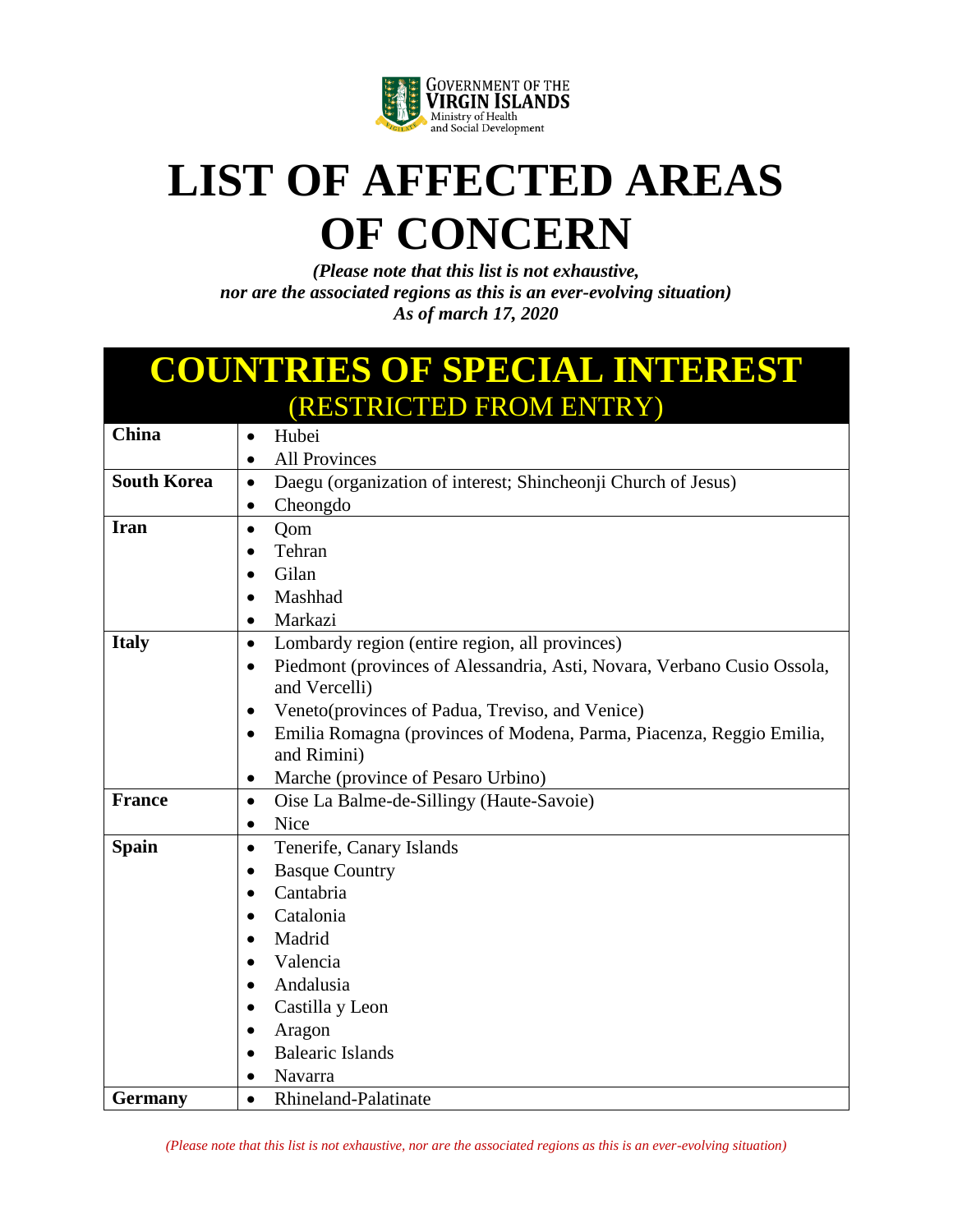

| Baden-Wuerttemberg<br>٠                                                  |
|--------------------------------------------------------------------------|
| Bavaria (Bayern)<br>$\bullet$                                            |
| Berlin<br>$\bullet$                                                      |
| Brandenburg<br>$\bullet$                                                 |
| <b>Bremen</b><br>$\bullet$                                               |
| Hamburg                                                                  |
| Hesse<br>$\bullet$                                                       |
| Mecklenburg-Western Pommerania (Mecklenburg-Vorpommern)                  |
| Lower Saxony (Niedersachsen)<br>$\bullet$                                |
| North Rhine-Westphalia (Nordrhein-Westfalen)<br>٠                        |
| Saarland<br>$\bullet$                                                    |
| Saxony                                                                   |
| Schleswig Holstein<br>$\bullet$                                          |
| Thuringia (Thüringen)                                                    |
|                                                                          |
| <b>HIGH RISK</b>                                                         |
|                                                                          |
| California (Sacramento Country, Santa Clara, San Francisco)<br>$\bullet$ |
| New York<br>$\bullet$                                                    |
| <b>Washington State</b>                                                  |
| Florida<br>$\bullet$                                                     |
| Texas<br>$\bullet$                                                       |
| New Hampshire<br>$\bullet$                                               |
| Massachusetts<br>$\bullet$                                               |
| Colorado                                                                 |
| Oregon                                                                   |
| Rhode Island<br>$\bullet$                                                |
| Illinois<br>$\bullet$                                                    |
| Placer county                                                            |
| Georgia                                                                  |
| North Carolina<br>$\bullet$                                              |
| Wisconsin                                                                |
| LA County                                                                |
| Missouri<br>$\bullet$                                                    |
| Ticino<br>$\bullet$                                                      |
| Geneva<br>$\bullet$                                                      |
| Aargau                                                                   |
| Graubünden                                                               |
| Liechtenstein                                                            |
| <b>Basel-City</b>                                                        |
| Zürich                                                                   |
| London: Lambeth, Westminster, Kensington & Chelsea<br>$\bullet$          |
|                                                                          |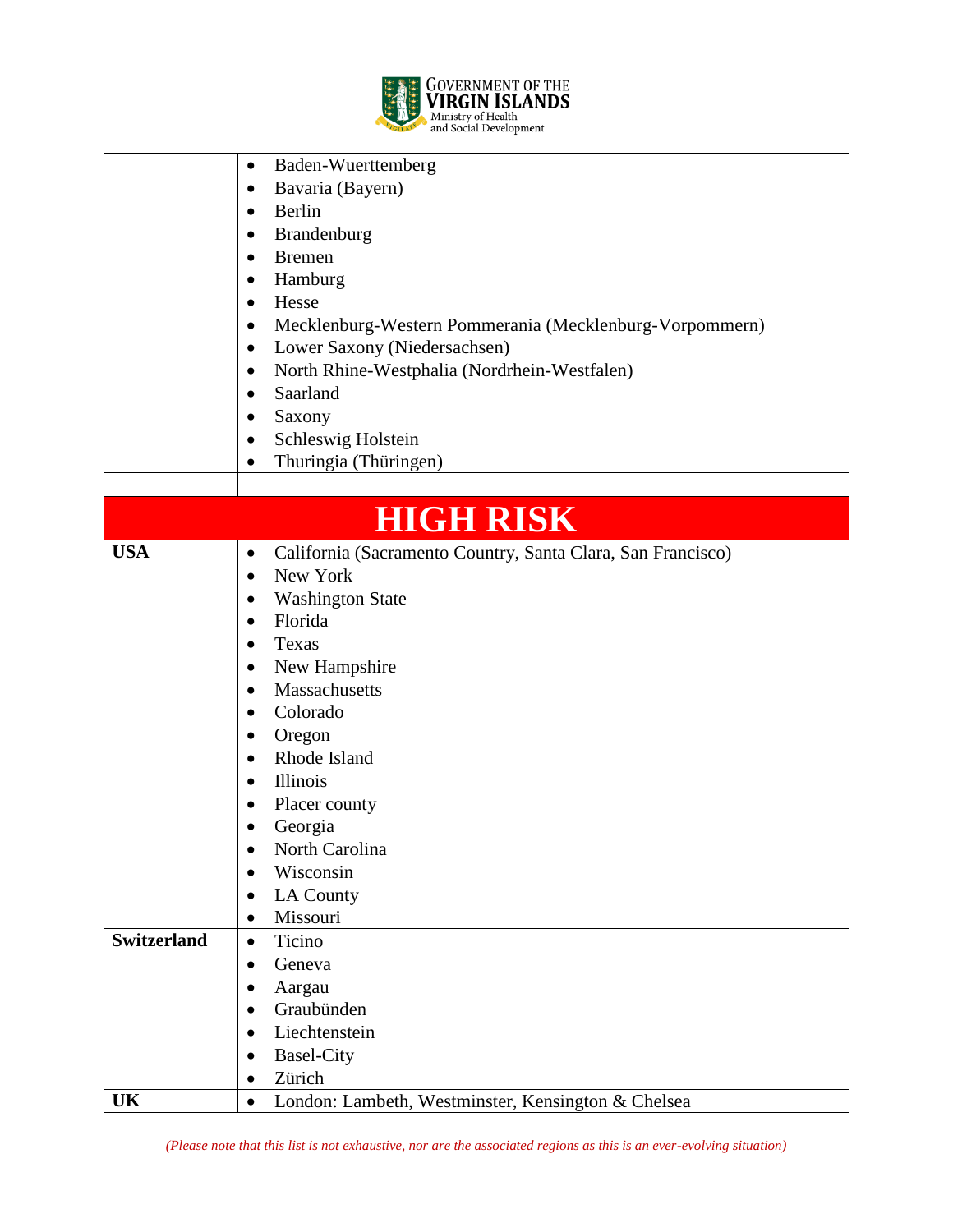

|                    | Camden, Ealing, Barnet, Brent, Hackney, Hertforeshire, Devon<br>$\bullet$ |
|--------------------|---------------------------------------------------------------------------|
|                    | Scotland<br>$\bullet$                                                     |
|                    | Wales<br>$\bullet$                                                        |
|                    | South East & South West England<br>$\bullet$                              |
|                    | North West England<br>$\bullet$                                           |
|                    | East & West Midlands<br>$\bullet$                                         |
| <b>Norway</b>      | <b>Troms and Finnmark</b><br>$\bullet$                                    |
|                    | Oslo<br>$\bullet$                                                         |
|                    | Viken<br>$\bullet$                                                        |
|                    | Vestland                                                                  |
|                    | Rogaland                                                                  |
|                    | Agder<br>$\bullet$                                                        |
|                    | Innlandet<br>$\bullet$                                                    |
|                    | Møre og Romsdal<br>$\bullet$                                              |
|                    | Telemark og Vestfold<br>$\bullet$                                         |
|                    | Trøndelag<br>$\bullet$                                                    |
|                    | Nordland<br>$\bullet$                                                     |
| <b>Netherlands</b> | North Brabant<br>$\bullet$                                                |
|                    | South Holland<br>$\bullet$                                                |
|                    | North Holland (e.g. Amsterdam)<br>$\bullet$                               |
|                    | Utrecht<br>$\bullet$                                                      |
|                    | Limburg<br>$\bullet$                                                      |
|                    | Gelderland<br>$\bullet$                                                   |
|                    | Overijssel<br>$\bullet$                                                   |
| <b>Sweden</b>      | Stockholm<br>$\bullet$                                                    |
|                    | Västra Götaland<br>$\bullet$                                              |
|                    | Jönköping<br>$\bullet$                                                    |
|                    | Uppsala<br>٠                                                              |
| <b>Belgium</b>     | <b>Brussels</b><br>$\bullet$                                              |
|                    | Walonia<br>$\bullet$                                                      |
| <b>Austria</b>     | Vienna<br>$\bullet$                                                       |
|                    | Tyrol                                                                     |
|                    | Salzburg                                                                  |
|                    | Styria<br>$\bullet$                                                       |
| <b>Denmark</b>     | All 5 regions<br>$\bullet$                                                |
| <b>Japan</b>       | Hokkaido<br>$\bullet$                                                     |
|                    | Aichi<br>$\bullet$                                                        |
|                    | Osaka<br>●                                                                |
|                    | Tokyo                                                                     |
|                    | Hyogo<br>$\bullet$                                                        |
|                    | Kanagawa                                                                  |
|                    |                                                                           |
|                    |                                                                           |

*(Please note that this list is not exhaustive, nor are the associated regions as this is an ever-evolving situation)*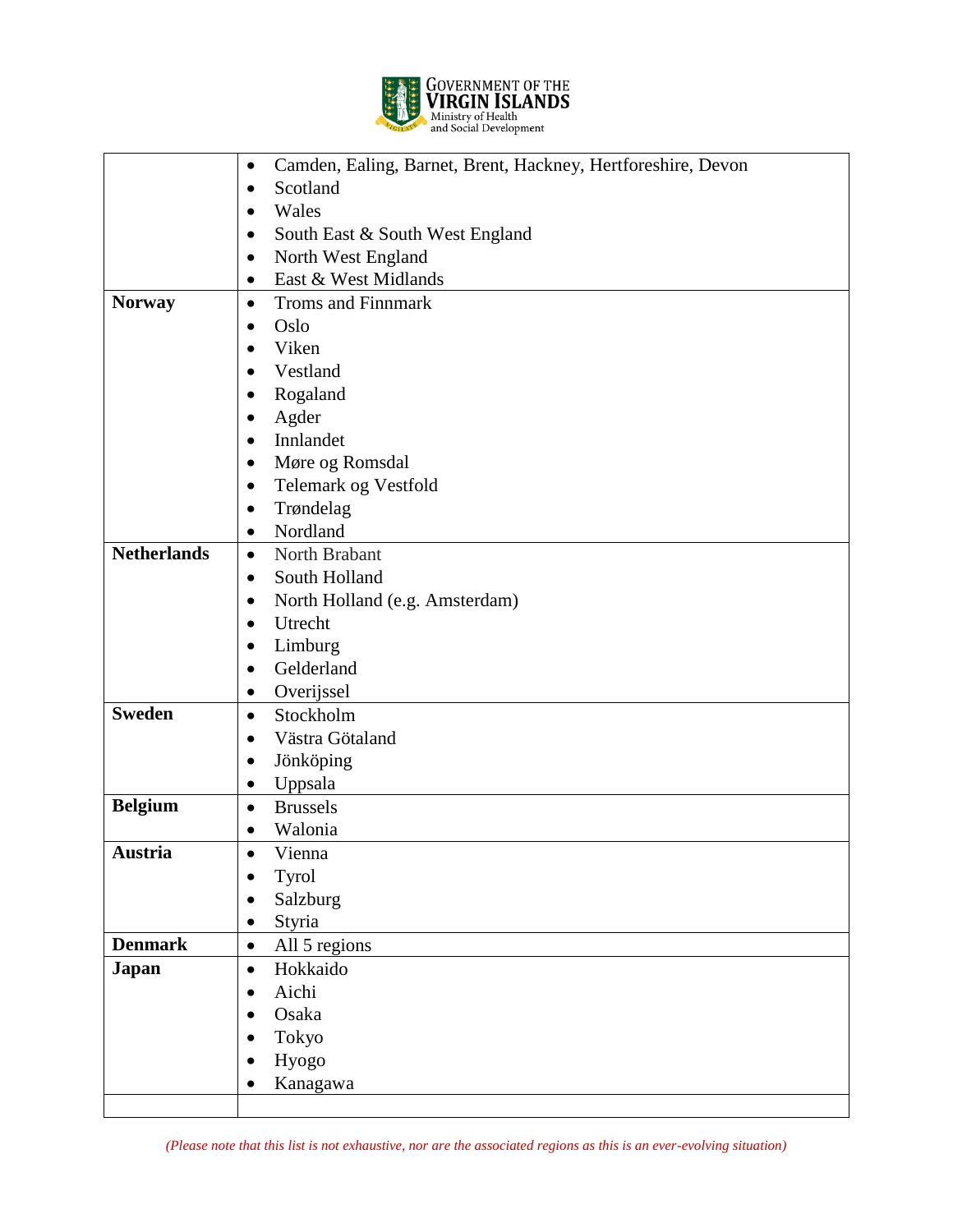

|                    | <b>MEDIUM-HIGH RISK</b>                   |
|--------------------|-------------------------------------------|
| Malaysia           | Kuala Lumpur<br>$\bullet$                 |
| <b>Australia</b>   | Queensland<br>$\bullet$                   |
|                    | <b>New South Wales</b>                    |
|                    | Victoria<br>$\bullet$                     |
|                    | South Australia                           |
|                    | Western Australia                         |
| Portugal           |                                           |
| Qatar              |                                           |
| Canada             |                                           |
| <b>Greece</b>      |                                           |
| <b>Czechia</b>     |                                           |
| <b>Finland</b>     |                                           |
| <b>Singapore</b>   | Jalan Jurong Kechil<br>$\bullet$          |
|                    | <b>Raffles Institution</b><br>$\bullet$   |
|                    | <b>MOE Language Centre (Bishan)</b>       |
|                    | Grace Assembly of God church<br>$\bullet$ |
|                    | <b>SAFRA Jurong</b>                       |
| <b>Slovenia</b>    |                                           |
| <b>Bahrain</b>     |                                           |
| <b>Israel</b>      |                                           |
|                    |                                           |
|                    | <b>LOW-MEDIUM RISK</b>                    |
| <b>Estonia</b>     |                                           |
| <b>Ireland</b>     |                                           |
| <b>Poland</b>      |                                           |
| <b>Philippines</b> |                                           |
| <b>Hong Kong</b>   |                                           |
| Romania            |                                           |
| Egypt              |                                           |
| Saudi Arabia       |                                           |
| <b>Indonesia</b>   | Jakarta<br>$\bullet$                      |
|                    | <b>Bogor</b><br>٠                         |
| <b>Thailand</b>    |                                           |
| <b>India</b>       | Noida<br>$\bullet$                        |
|                    | Delhi<br>$\bullet$                        |
|                    | Hyderabad, Telangana                      |
|                    | Rajastha                                  |
|                    | <b>Uttar Pradesh</b>                      |
|                    | Bengaluru, Karnataka                      |